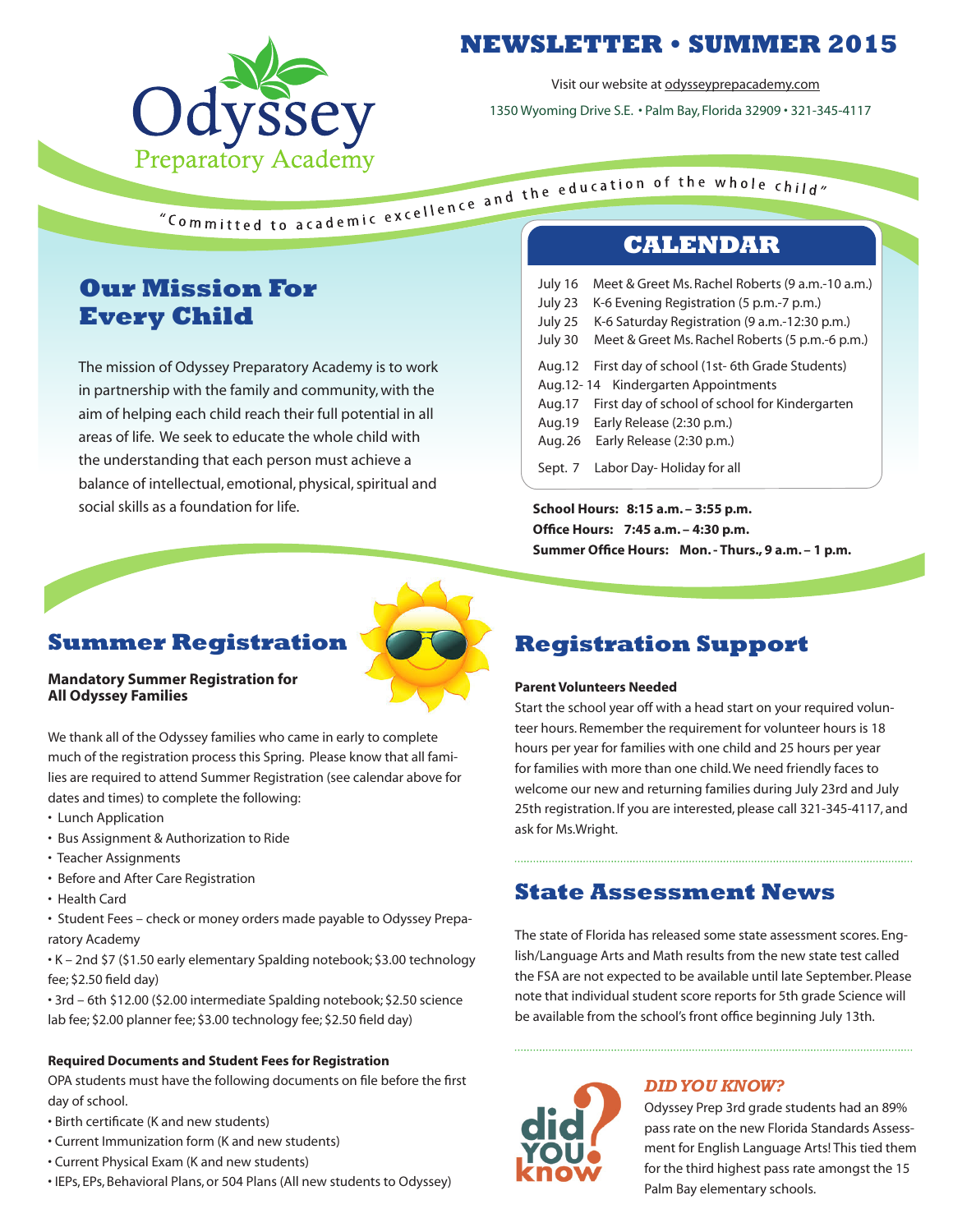### **Welcome!**

#### **Welcome, Ms. Rachel Roberts – New Site Administrator!**

Dear Odyssey Preparatory Families,

I would like to take this opportunity to say I am honored and very excited to join the Odyssey Preparatory School family. The Odyssey mission to work in partnership with the family and community, with the aim of helping each child reach full potential in all areas of life, has proven results and I am looking forward to serving this mission alongside you and your child.

Here's a little bit about me; for the past 6 years I have worked in Washington, DC, first as a National Teacher Fellow and then as an Assistant Principal and a district administrator. Prior to my service in the nation's capital, I taught early childhood in various schools in Northern Michigan and have two master's degrees in curriculum and instruction and educational leadership. I also love the outdoors and am looking forward to trading in my city life for long walks on the beach and paddles on the Indian River.

It is Odyssey's holistic educational approach and understanding of the whole child that has drawn me to the Odyssey family and it is the Head of Schools, Ms. Constance's vision of healthy schools and children that will continue to drive the work at Odyssey Preparatory Academy. As I transition to the role of school administrator, it is important to recognize the work of Dr. Reggie Revis and the strong sense of school culture he has developed over the past year.

I am looking forward to meeting all of you very soon and will be hosting two Meet & Greets in July (see calendar above). Please stop by and say "hello". I also look forward to seeing you all at our Summer Registration!

Warmly, Rachel Roberts

### **Volunteer News**

Please take a moment to register as a volunteer in KeepNTrack. It is important to get registered because your volunteer hours are tracked in the KeepNTrack system. You can find the link to sign up to be a volunteer on Odyssey's website, located under the "Parent Tab." Look for the Volunteer Opportunities listing or you can register at the Brevard County School website under the Parents and Students tab. The price to register does vary depending on which level you register under.



**TATION** 

If needed and requested, free bus transportation is provided to children who live 2 to 4 miles from the

school or more as defined by established bus routes. A bus slip must be completed for families who wish to sign up for bus service. Bus slips will be available at registration.

### **Farewell from Dr. Revis**

Dear OPA families:

At Odyssey Preparatory Academy in our second year, we have continued Mrs. Nolder's culture of support, respect and academic excellence. The Odyssey Preparatory Academy staff has worked tirelessly and deserves much thanks from all of us. Did you know that our third grade proficiency is one of the highest in the area? Unofficially, 89% of our children are proficient on the ELA section of the new FSA! We are proud of all our staff, our children, our families and the environment we have established. Official results for all sections of FSA will come in from the state as they are determined.

You may already know that I am moving west to be with my new wife, three step-children and a large extended western family. I love them and look forward to being with them in my new role. I am proud of the work of our OPA staff towards the vision and mission of Odyssey Schools. I am proud to have worked with the Odyssey Leadership Team, representing leadership from all Odyssey campuses. I am very proud of having been able to work with Ms. Constance again. She is truly a visionary with a heart for this community. Palm Bay is lucky to have her. I am blessed to call her mentor and friend.

OPA is in very good hands next year. Ms. Roberts brings many great ideas to support OPA's third year of work towards the vision and mission of Odyssey Schools.

Bye y'all, Dr. Revis

### **Athletics**



This year, we will continue to offer a wide variety of sports for our

students through the Christian Athletic League, including volleyball, flag football, basketball, cheerleading, soccer, and track. Last year, we had our largest number of students yet that participated in athletics and we hope to continue to grow our programs.

### **Summer Food Program**

#### **Free for ALL Students**

Students, ages 18 and under residing in Brevard County, can join us this summer for a free, delicious and nutritious breakfast and lunch at Odyssey's Flagship Elementary Campus. Breakfast



is served from 8:00-9:00 AM and lunch is served from 11:30-12:30 PM. Adults meals are \$2.00 for breakfast and \$3.50 for lunch.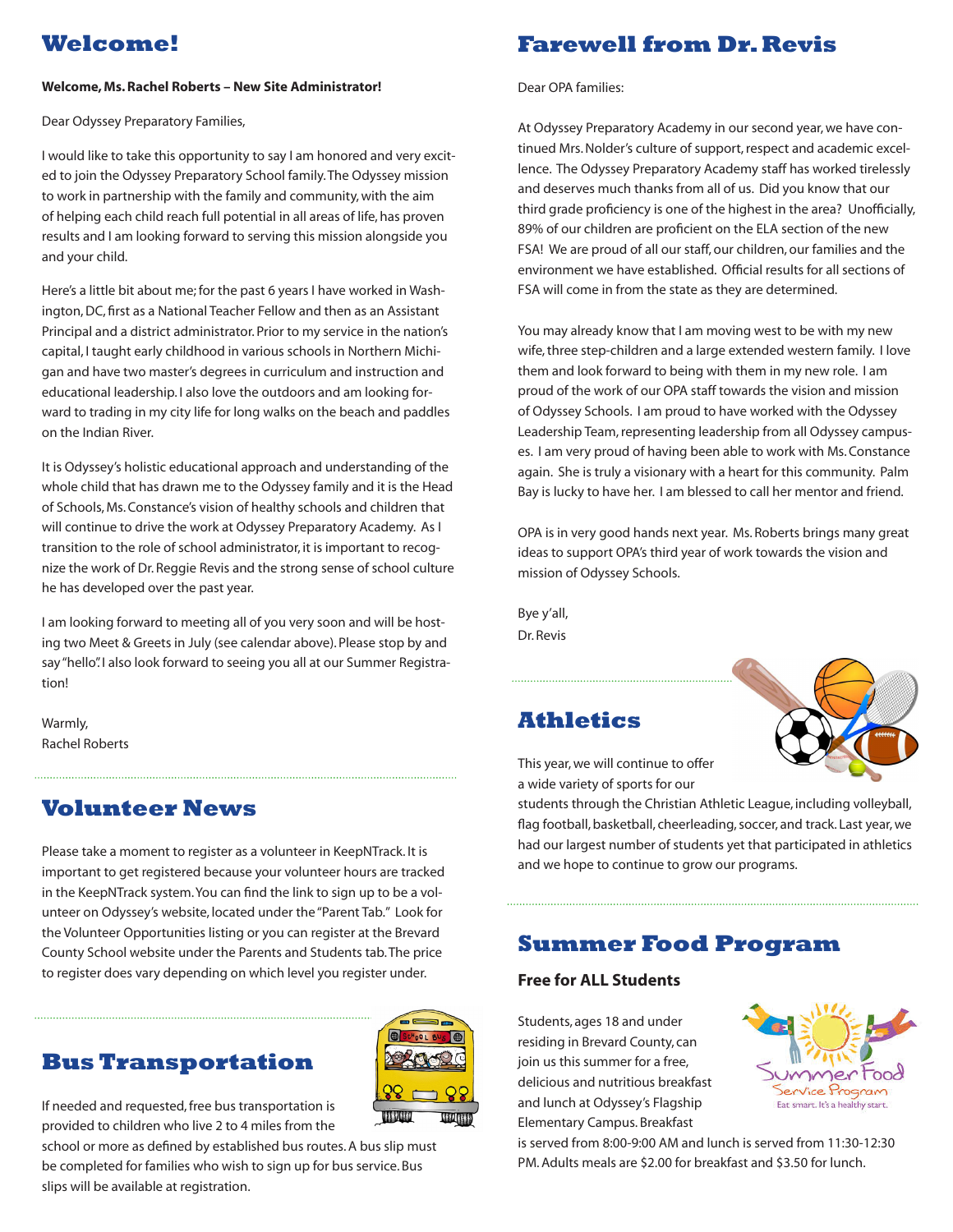### **Green Ribbon Award**

#### **2015 US Department of Education Green Ribbon Schools Award**

This past June, Founder & Head of Schools, Ms. Constance Ortiz, traveled to Washington D.C., along with two Odyssey Administrators, Ms. Wendi Nolder and Dr. Jane Martin, and Odyssey alumni and Senior Energy Consultant, Galen Macpherson, to receive the US Department of Education's Green Ribbon School Award. This award recognizes schools that are national leaders in health and wellness, sustainability, STEM, and environmental education. Congratulations to the entire Odyssey family for receiving this prestigious award. We thank Ms. Constance, and everyone in supporting Odyssey now and in the past for creating an innovative and beautiful "green and healthy" learning environment with the aim of helping children reach full potential.



### **Preschool Applications for 2015-16 School Year**

Montessori Village Green offers a beautiful Montessori Early Childhood Education Program for children ages 3-5 (or preschool through Voluntary Pre-Kindergarten (VPK)). Our certified Early Childhood educator trained in Montessori, truly supports the development of the whole child.

Our preschool program is supplemented with the Core Knowledge Reading program which is a rich literature-based program. Our preschool program also offers a tuition-based morning and full day program for 3 year olds and non-VPK four year olds and a free VPK program. Please visit the following website http://www.elcbrevard. org/p/232/registration-information to learn if your child qualifies for VPK and steps to receiving your voucher. We accept School Readiness vouchers from the Early Learning Coalition to help parents who have a financial need with tuition. To learn more about School Readiness, please visit the Early Learning Coalition of Brevard's Website: http:// www.elcbrevard.org/p/218/school-readiness-subsi-dized-child-careprogram.

Applications for the 2015-16 preschool program are available at the school's front office. To learn more about our preschool program and to set up a tour, please contact Director, Ms. Amy White, at 321-733- 0442 ext. 126 or email her at whitea@odysseycharterschool.com.

# **School Uniforms**

All Odyssey Students are required to wear a school uniform. Our uniforms can be purchased through our uniform provider, All Uniform Wear (321-608-3845) at 2585 W. New Haven Ave. (Rte. 192), West Melbourne, 32904, or online at www.alluniformwear.com.

#### **School uniform reminders:**

- Students will wear kelly green or royal blue polo's or t-shirts with proper logo.
- Students may wear khaki shorts, skirts, shorts, or pants.
- Belts should be black or brown.
- Shirts should be tucked in at all times.
- Jackets and undershirts should be solid school colors.
- All shoes must have backs or straps. (NO Flip Flops or sandals!)

## **OPA Before and After Care**

Our Before and After care program is on the rise and enrollment has increased dramatically thanks to the talent and organization of Certified 16 year educator / Before and After School Director, Ms. Amy White. We hope to expand our extracurricular activities this coming school year. In addition, we plan to offer an afterschool homework club guided by certified teachers. Registration forms for Before and After Care will be available during registration or in the OPA front office. For more details, contact Amy White at 321-733-0442 Ext 126, or email her at whitea@odysseycharterschool.com.

# **Voluntary Pre-Kindergarten**

A table will be set up at registration for any families still needing to submit required VPK enrollment information (birth certificate, voucher, registration form, and physical/immunization form). For more details, contact Amy White at 321-733-0442 Ext 126, or email her at whitea@ odysseycharterschool.com.

# **WANTED: Substitute Teachers!**

If you are yearning to make a difference in children's lives and are looking for a part time job working during your child's school hours, look no further. Odyssey needs you! Won't you please take a moment to apply to become an Odyssey substitute by contacting Ms. Debi Wright at (321) 345-4117 x 125.

### **School Supply Lists**

School Supply Lists are available for K - 6th grade students from your campus front office or on our website at odysseyprepacademy.com.



**YTET**